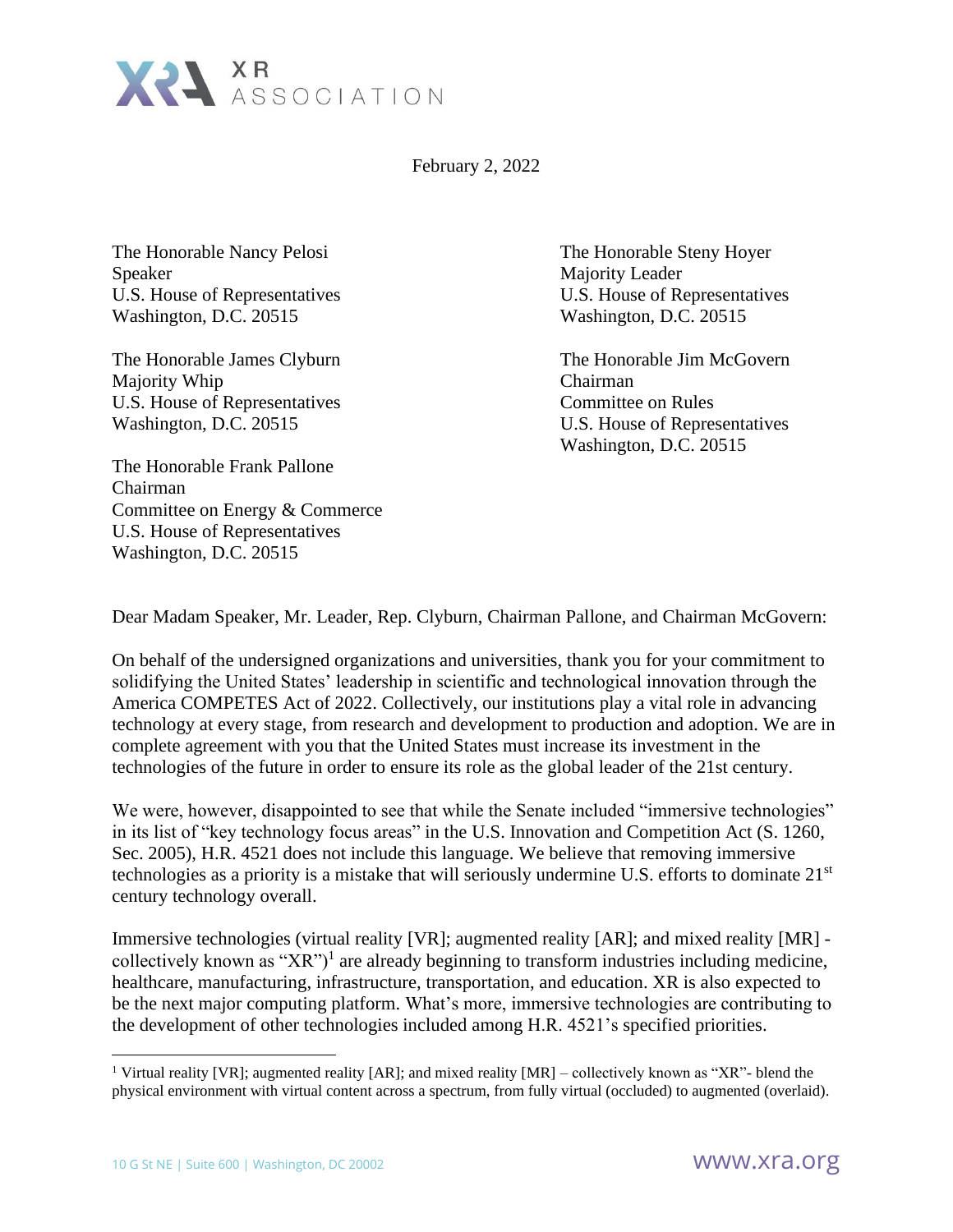Our institutions are investing in XR research, development, and adoption because we recognize the impact this technology will have on science and technology, as well as the benefits it will provide to industry and society overall. Representatives Suzan DelBene (D-WA), Yvette Clarke (D-NY), and Ted Lieu (D-CA) have submitted Amendment 61 to restore "immersive technologies" to the list of key technology focus areas in America COMPETES. *We write today to urge your support for including this amendment in the final bill.*

## **Background**

The America COMPETES Act rightly identifies as priorities key technology focus areas like artificial intelligence, robotics, and advanced communications. Yet these technologies and others should not be thought of as separate and independent. The world is at the threshold of a Fourth Industrial Revolution in which the physical, digital, and biological worlds will increasingly merge, impacting all disciplines, economies, and industries.<sup>2</sup> The technologies of this Fourth Industrial Revolution must not be siloed. Our focus must be on the interconnected technology ecosystem as a whole, and the U.S. approach to research and development should reflect and foster that symbiosis.

Specifically, immersive technologies will stimulate and support advanced development in other critical technology fields highlighted in H.R. 4521. As an example, we can look to the powerful connection between VR and artificial intelligence (AI). Recently, major advances have been made to bring VR and AI together to create a single form of technology that offers seemingly endless possibilities. Through AI, researchers improve simulations by endowing artificial agents with complex rules that emulate human behavior. Likewise, immersive technologies are helping to advance AI: looking to the evolution of human cognition, researchers posit that immersion of advanced AI agents in virtual worlds - exposing them to essential, real-world conditions and large numbers of human users with whom they must interact - is the special ingredient needed to bring AI to the next level. Indeed, some scientists assert that VR may in fact trigger an evolutionary leap in  $AI^3$ 

The Department of Energy's Artificial Intelligence and Technology Office (AITO) has been focusing on the convergence of AI and immersive technologies, recognizing the significant growth in this space now and in the future. As AITO Director Pamela Isom noted in an interview with Forbes in January 2022, immersive experiences are valuable for training and precision modeling of critical situations such as autonomous vehicle scenarios where sometimes synthetic

<sup>2</sup> Professor Klaus Schwab, Founder and Executive Chairman of the World Economic Forum, first introduced the phrase "Fourth Industrial Revolution" in a 2015 article published by *Foreign Affairs*. Previous industrial revolutions liberated humankind from animal power, made mass production possible and brought digital capabilities to billions of people. This Fourth Industrial Revolution is, however, fundamentally different. It is characterized by a range of new technologies that are fusing the physical, digital, and biological worlds, impacting all disciplines, economies and industries, and even challenging ideas about what it means to be human. (see

https://www.weforum.org/pages/the-fourth-industrial-revolution-by-klaus-schwab).

<sup>&</sup>lt;sup>3</sup> "Artificial Intelligence and Virtual Worlds - Toward Human-Level AI Agents," Vladimir M. Petrović, Institute of Electrical and Electronics Engineers (IEEE), 2018. Available at

https://www.goldmansachs.com/insights/pages/virtual-and-augmented-reality.html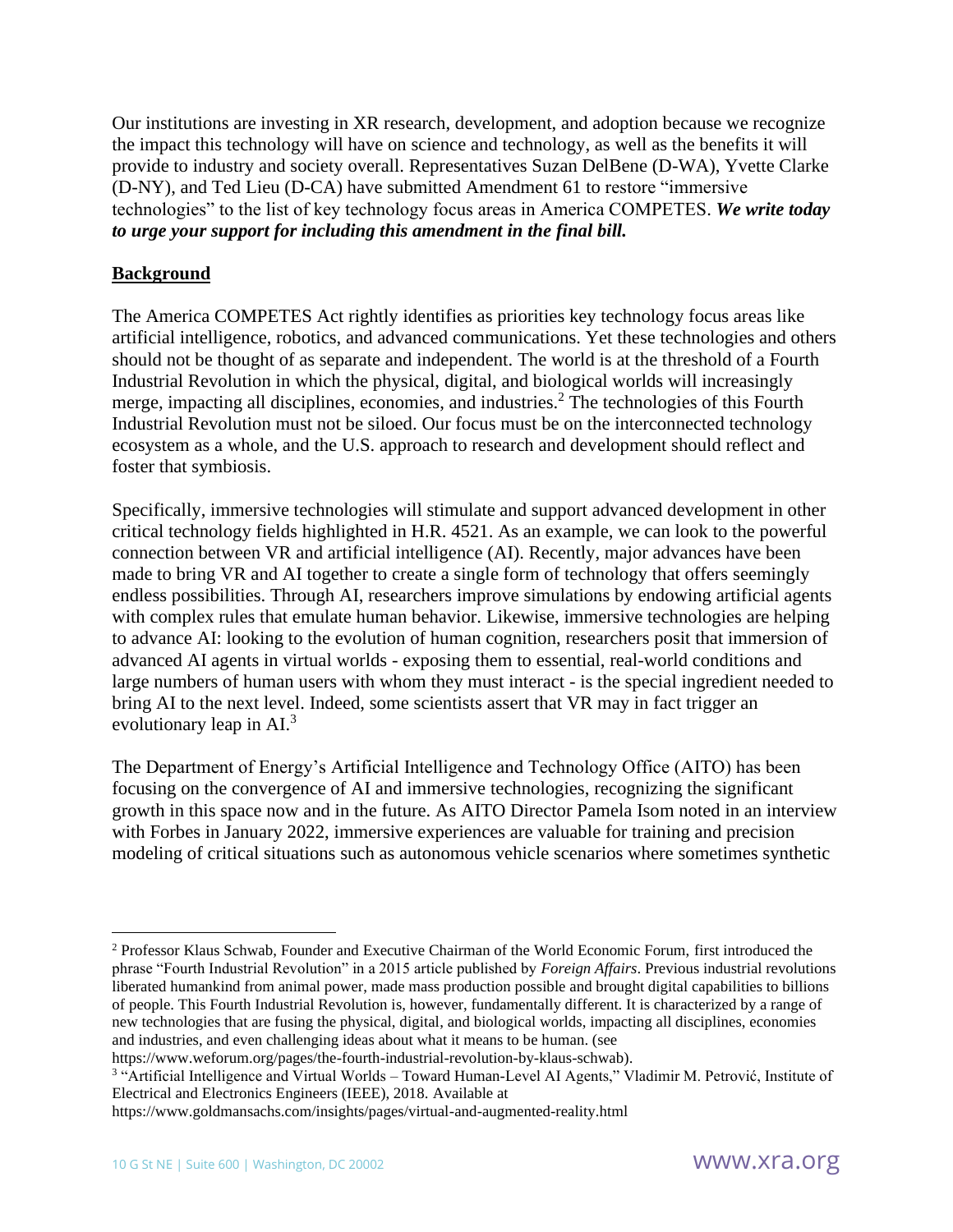data is safer and not as invasive as real-time data.<sup>4</sup> DOE, one of the most science, technology, and innovation-focused U.S. federal agencies, continues to invest in this transformative technology.

XR is also a key part of the new-generation information and communications technologies ecosystem and will play an important role in driving the transformation and upgrade of core components, extensive smart devices, network transmission devices, cloud computing devices, telecommunications services, and software. The development of XR itself is also inextricably bound to near-eye display, rendering processing, spatial computing, perception and interaction, and network optical transmission (a technology area that is articulated in H.R.4521's list of focus areas). Even 5G itself will be impacted. The ultra-high bandwidth, ultra-low latency, and ultrahigh mobility of 5G enable the advanced the immersive experience. As XR becomes a key area of 5G commercial use, 5G technology will improve to meet its requirements.

There are myriad other examples we could provide. But the larger point is this: it is the convergence of emerging technologies that will unlock the next wave of innovation, yielding new enterprise solutions that are greater than the sum of their parts. *Our focus must be on the future technology ecosystem as a whole – which includes immersive technologies as a critical member.* 

## **U.S. Competitiveness and Blunting China's Rise**

U.S. allies and adversaries alike have recognized the outsized potential of immersive technology. *In particular, China has taken impressive steps towards controlling XR's future. XR is featured prominently in the Made in China 2025 strategy*, and the Ministry of Industry and Information Technology, the National Development and Reform Commission, the Ministry of Science and Technology, the Ministry of Culture, and the Ministry of Commerce have all developed detailed strategies concerning XR. In addition, Chinese provincial and municipal local governments are proactively building industrial parks and labs to promote the development of local VR industries.<sup>5</sup> *Experts anticipate that XR will be the next major computing platform* (predecessors being the personal computer in 1984; the World Wide Web in 1993; and the smart phone in 2007), enabling an unprecedented leap forward in human enterprise.<sup>6</sup> We must not cede the field to China and others. Technology reflects the culture and values of the people who create it, and U.S. leadership in this area will ensure immersive technology is used to advance an open and flourishing society.

## **The DelBene/Clarke/Lieu Amendment**

Immersive technologies will play a preeminent role in achieving our national goals related to national security, economic competitiveness, domestic manufacturing, healthcare, education,

<sup>4</sup> "How the US Department of Energy is Transforming AI," Kathleen Walsh, Forbes, January 22, 2022. Available at [https://www.forbes.com/sites/cognitiveworld/2022/01/22/how-the-us-department-of-energy-is-transforming](https://www.forbes.com/sites/cognitiveworld/2022/01/22/how-the-us-department-of-energy-is-transforming-ai/?sh=2e9ad0bc1cbe)[ai/?sh=2e9ad0bc1cbe](https://www.forbes.com/sites/cognitiveworld/2022/01/22/how-the-us-department-of-energy-is-transforming-ai/?sh=2e9ad0bc1cbe)

<sup>5</sup> "Virtual Reality/Augmented Reality White Paper," China Academy of Information and Communications Technology (CAICT), 2017. Available at: https://www-file.huawei.com/-/media/corporate/pdf/ilab/vr-ar-en.pdf

<sup>&</sup>lt;sup>6</sup> "Accelerating the Next Computing Platform," Medium.com, January 28, 2020. Available at https://michaeltefula.medium.com/accelerating-the-next-computing-platform-fb3ed88d01e1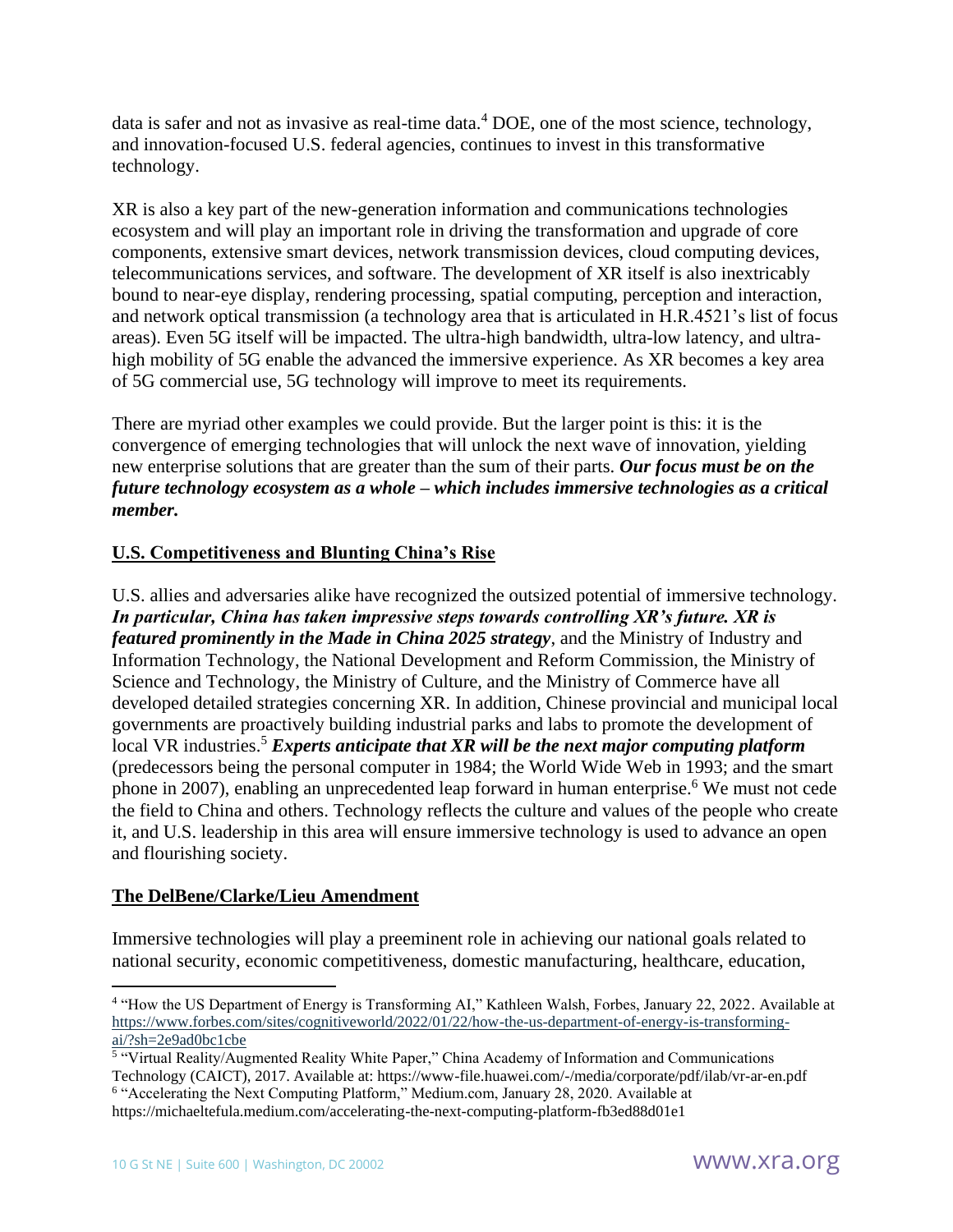agriculture, transportation, and workforce development – and will serve as a catalyst for advanced development in other critical technology fields as well. As a transformative technology in its own right and natural member of the cohort of technologies highlighted in the bill, immersive technology should be included in H.R. 4521.

*Because of the magnitude and ubiquity of immersive technology's coming impact, as well as its synergistic effect on the development of adjacent technologies named in the America COMPETES Act, we urge you to support Amendment 61, the DelBene/Clarke/Lieu amendment to add "immersive technologies" to the bill.*

Thank you for your consideration.

Sincerely,

Ayabre Hy

Elizabeth Hyman President & CEO XR Association

Jeremy Bailenson Founding Director, Stanford University Virtual Human Interaction Lab Thomas More Storke Professor, Department of Communication Professor (by courtesy) of Education Professor (by courtesy), Program in Symbolic Systems Senior Fellow,Woods Institute for the Environment Faculty Leader, Center for Longevity Stanford University

Kavita Bala Dean, Ann S. Bowers College of Computing and Information Science Professor of Computer Science Cornell University

Fredo Durand Amar Bose Professor of Computing EECS & CSAIL Massachusetts Institute of Technology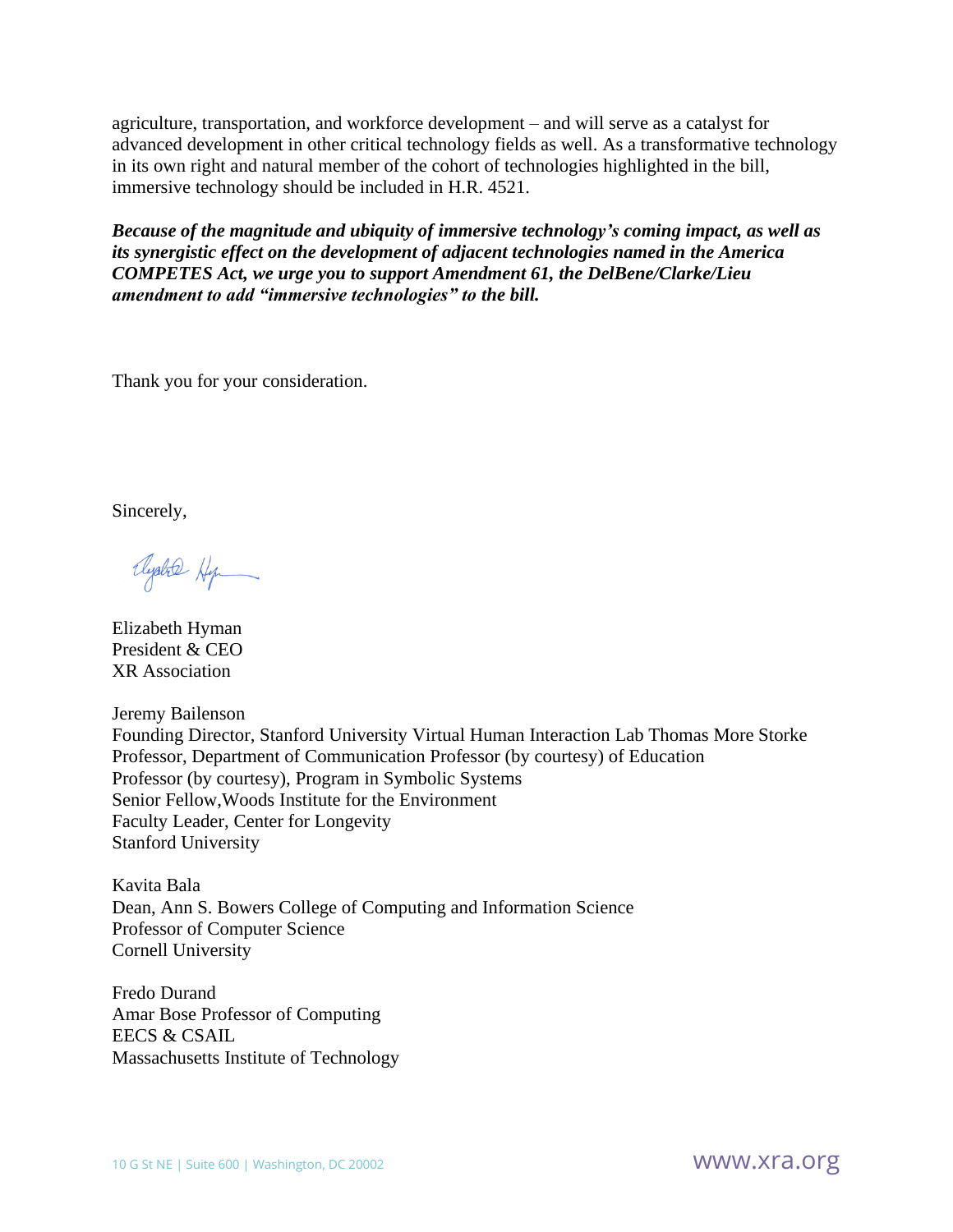Steven K Feiner Director, Computer Graphics and User Interfaces Lab Professor of Computer Science Columbia University

James Foley Professor, Fleming Chair in Telecommunications Emeritus Georgia Institute of Technology Henry Fuchs Federico Gil Distinguished Professor Department of Computer Science University of North Carolina, Chapel Hill

Hong Hua Professor of Optical Sciences Fellow of SPIE, OSA and NAI James Wyant College of Optical Sciences University of Arizona

Arie E. Kaufman Distinguished Professor and former Chair of Computer Science Chief Scientist, Center of Excellence in Wireless and Information Technology Stony Brook University

David Laidlaw Professor of Computer Science Brown University

Joseph J. LaViola, Jr. Charles N. Millican Professor of Computer Science Director, Interactive Computing Experiences Research Cluster University of Central Florida

Blair MacIntyre Professor, School of Interactive Computing Georgia Institute of Technology

Jeremy Nelson Director, XR Initiative Center for Academic Innovation University of Michigan